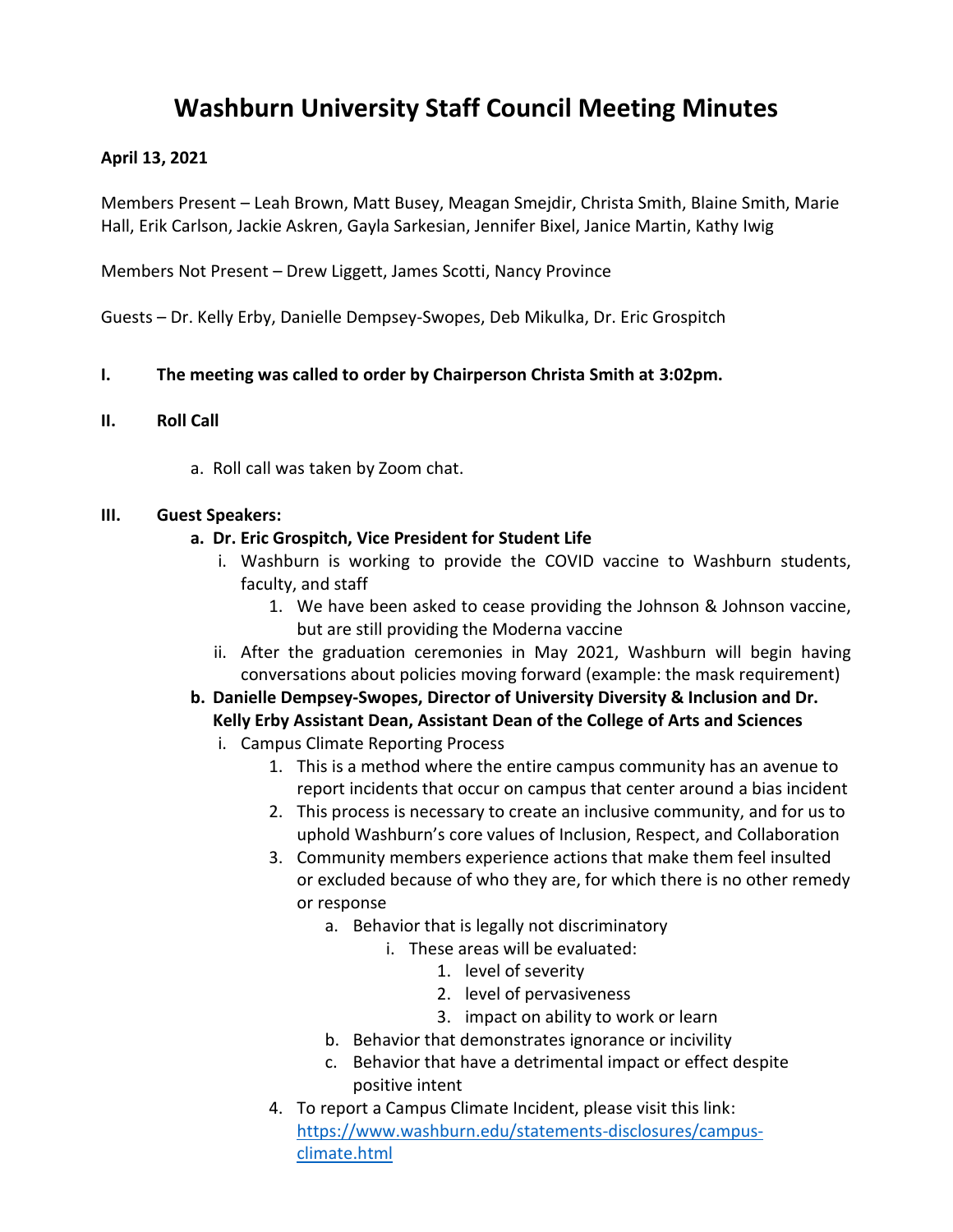- 5. Goals of the Campus Climate Reporting Process
	- a. Respond to incidents of bias as reported by students, faculty, and staff
	- b. Provide care and support to those who experience bias
	- c. Explore avenues for conflict resolution mediation
	- d. Monitor trends that may affect the overall campus climate
	- e. Support ongoing community healing and education
- 6. Campus Climate Team consists of the following individuals:
	- a. Associate Vice President of Student Life
	- b. Associate Vice President of Academic Affairs
	- c. Director of Diversity & Inclusion
	- d. Director of Human Resources
	- e. Chair of Academic Diversity & Inclusion
	- f. Associate Dean for Law Student Affairs
	- g. Assistant Dean for Tech Student Services
	- h. To learn more about the Campus Climate Team, please visit this link: [https://www.washburn.edu/statements](https://www.washburn.edu/statements-disclosures/campus-climate.html)[disclosures/campus-climate.html](https://www.washburn.edu/statements-disclosures/campus-climate.html)
- ii. Inclusive WU Network
	- 1. This group provides restorative justice, focusing on the following areas:
		- a. Create opportunities for acceptance of responsibility for harm
		- b. Facilitate a non-adversarial climate for resolution
		- c. Opportunity for education, understanding, and growth
		- d. Demonstrate care and provide emotional support for healing and inclusion
		- e. Repair relationships and restore trust
		- f. Nurture sense of belonging
	- 2. What the Inclusive WU Network Cannot Do:
		- a. Require that parties respond or participate
		- b. Assure action on behalf of the University
		- c. Enforce recommendations
		- d. Make decisions on behalf of the University
		- e. Infringe upon rights guaranteed by state or federal law
		- f. Address any ongoing threat of harm or safety
- iii. Questions
	- 1. If you see an incident occur, please submit a report so that the Campus Climate Team can look in to the incident.
	- 2. Is the reporting process anonymous? Yes, you can choose to report anonymously. If you choose to report anonymously, please be aware that it will be more difficult to provide support.
	- 3. Does this reporting process and WU Inclusive Network apply to both Washburn and Washburn Tech? Yes!
- iv. Faculty & Staff Affinity Groups
	- 1. Faculty and staff who share a common purpose or interest may apply to form an affinity group for networking, collaboration, and support
	- 2. All WU (Washburn University & Washburn Tech) faculty and staff are welcome to join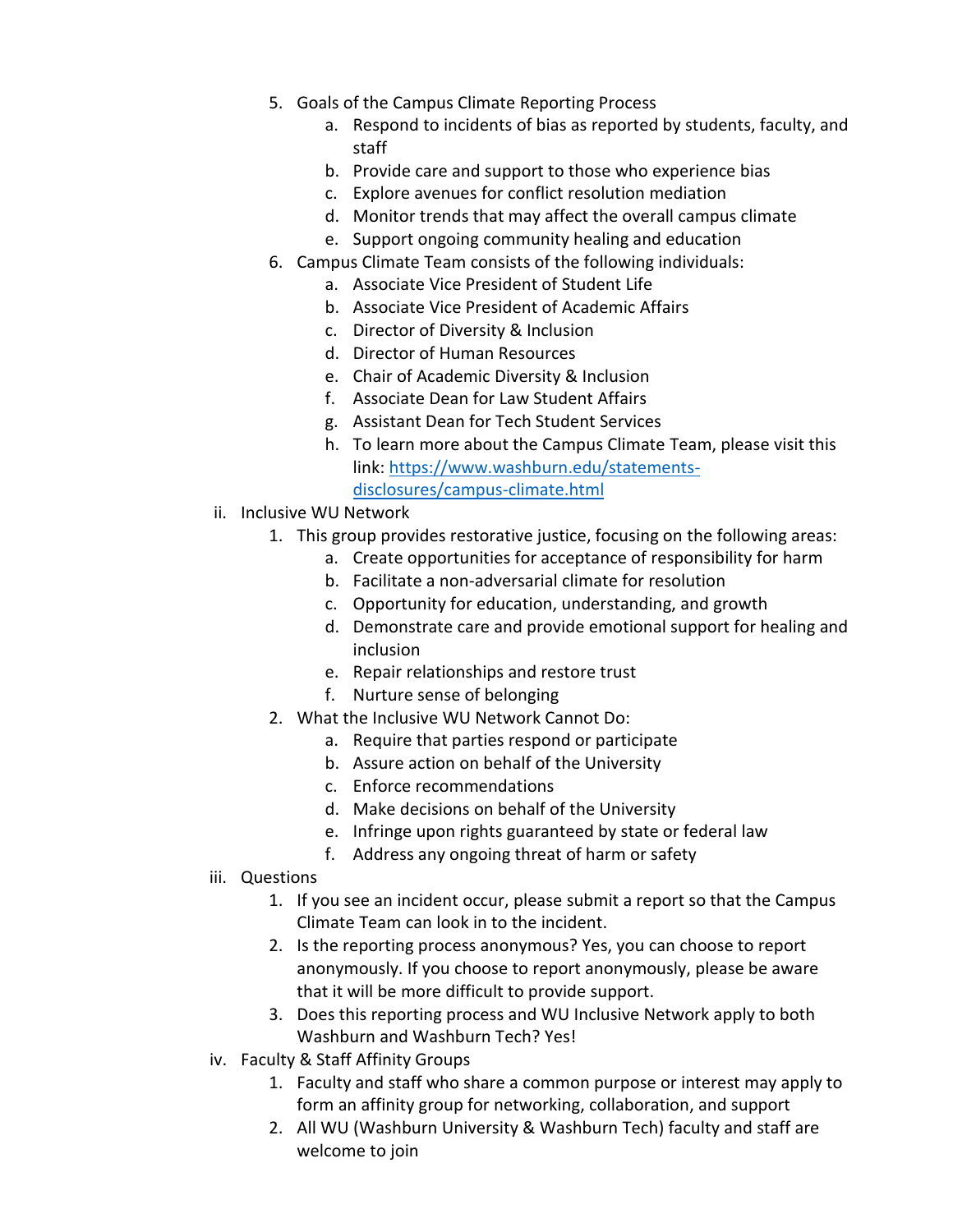- 3. Complete an online application here: bit.ly/WUaffinity
- 4. Examples of Affinity Groups that exist at other institutions
	- a. Faculty & Staff of Color Association
	- b. Women's Association for Networking & Development
	- c. African American, African and Native American Association
	- d. Asian and Asian American Association
	- e. Hispanic/Latinx Association
	- f. LGBTQ Association
	- g. Veterans
	- h. Accessibility
	- i. Interfaith
- 5. How do we find a list of affinity groups at Washburn, or learn more about how to join an affinity group?
	- a. Visit this link:<https://www.washburn.edu/diversity/index.html>

## **IV. Approval of March 9, 2021 Minutes (Motion)**

- a. Voting
	- i. Motion Erik Carlson
	- ii. Second Matt Busey
	- iii. Votes
		- 1.  $Yay 12$
		- 2. Nay  $-0$
		- 3. Abstain 0

## **V. Committee Reports:**

## **a. Chair Report – Christa Smith**

- i. Dr. Farley Meeting on 4/5
	- 1. Commencement is scheduled for May  $1<sup>st</sup>$  for 2020 graduates
	- 2. KBOR
		- a. Putting more pressure on Washburn to comply with other schools (example: EN 300 requirement)
		- b. Restoring some budget cuts that we had last year; we are hopeful to have them restored
			- i. If these are restored, then Washburn may consider a salary package
- ii. KBOR 3/25
	- 1. We are better financial shape than we thought we would be as we approach post-COVID times; we are not facing any cuts to staff positions
	- 2. COVID testing and vaccinations updates
	- 3. School of Law building construction will begin soon, 25-million-dollar project with 14 million coming from donors

# **b. Board of Regents Meeting Update – Christa Smith**

- **c. All Faculty/Staff Email/Posting Committee – Jackie Askren and Christa Smith**
	- i. March  $24<sup>th</sup>$
	- ii. Reviewed current guidelines and policies for posting in WU Announcements (via email)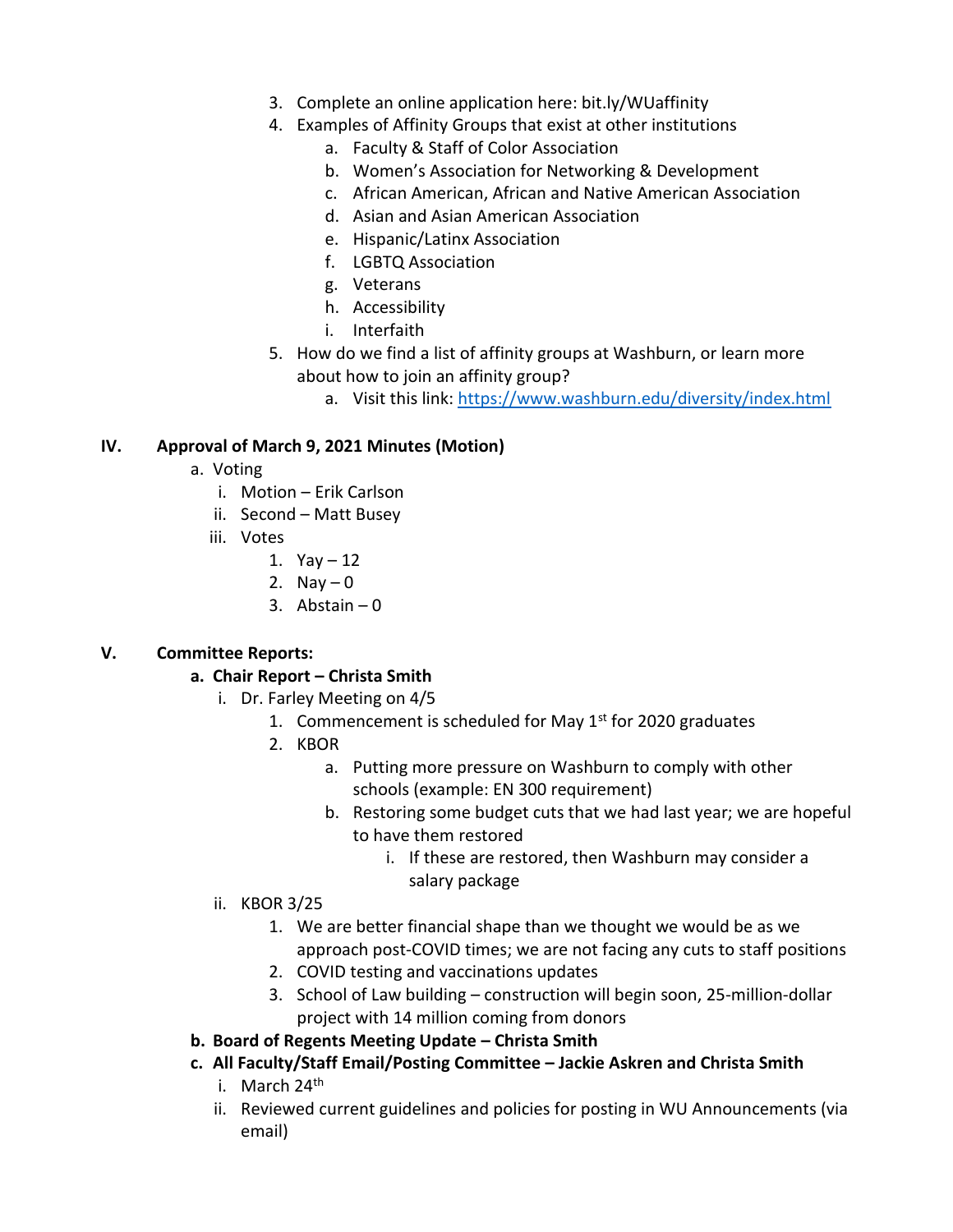- iii. Workplace will no longer be available at Washburn, primarily because they were going to start charging a fee to Washburn
	- 1. Looking for feedback on Workplace what we liked, what we didn't like, and what we would want to change
		- a. If lots of people used the tool, it could be really helpful and useful; we did not see very much usage
		- b. If you have any feedback about Workplace, please let Christa and Jackie know so they can share with the committee
	- 2. Consider replacing with Yammer
- **d. Benefits Committee – Jennifer Bixel, Emily Schneider, Christa Smith**
	- i. March 23rd
		- 1. Presentation from Watco Benefit Group this group helps Washburn to manage the benefits that Washburn offers to faculty and staff
			- a. Discussed current benefits, plan utilizations, scheduled renewals
- **e. Food Advisory Committee – Jan Martin**
	- i. No Meeting
- **f. Parking Ticket Committee – Leah Brown and Blaine Smith**
	- i. No Meeting

# **g. Safety Committee – Christa Smith (currently vacant)**

- i. March 30<sup>th</sup>
	- 1. New template for website
	- 2. COVID 19 response updates
	- 3. Loosening regulations in residence halls
	- 4. Will re-visit the 6 feet social distancing after spring2021; this may loosen in residence halls after spring 2021
	- 5. Continuing of Operations Plans plans for how to continue operating in the event of a natural disaster or emergency; these are created for individual areas, and then added to the larger plan
	- 6. Facilities capital improvement projects, construction instructions for law school construction workers
		- a. New lighting projects in the parking lots over the summer 2021
		- b. They have a TON of hand sanitizer left over, so if your department needs any, just contact Facilities
	- 7. Tornado shelters need to be kept nearly empty; WUPO will be checking the tornado shelters
		- a. Basement of Benton and Garvey after hours; these should be unlocked
	- 8. Crosswalks they will check in with the city of Topeka
	- 9. Bird Scooters are coming to town
- ii. Next meeting is April 27, 2021

## **VI. Old Business:**

- a. Restrictions/Exceptions/Limitations in Employee Benefits
	- i. Christa received only a few; she spoke with HR and all questions were resolved
	- ii. If you or your constituents have any questions or something they would like to see in the benefits package, please let Christa know!